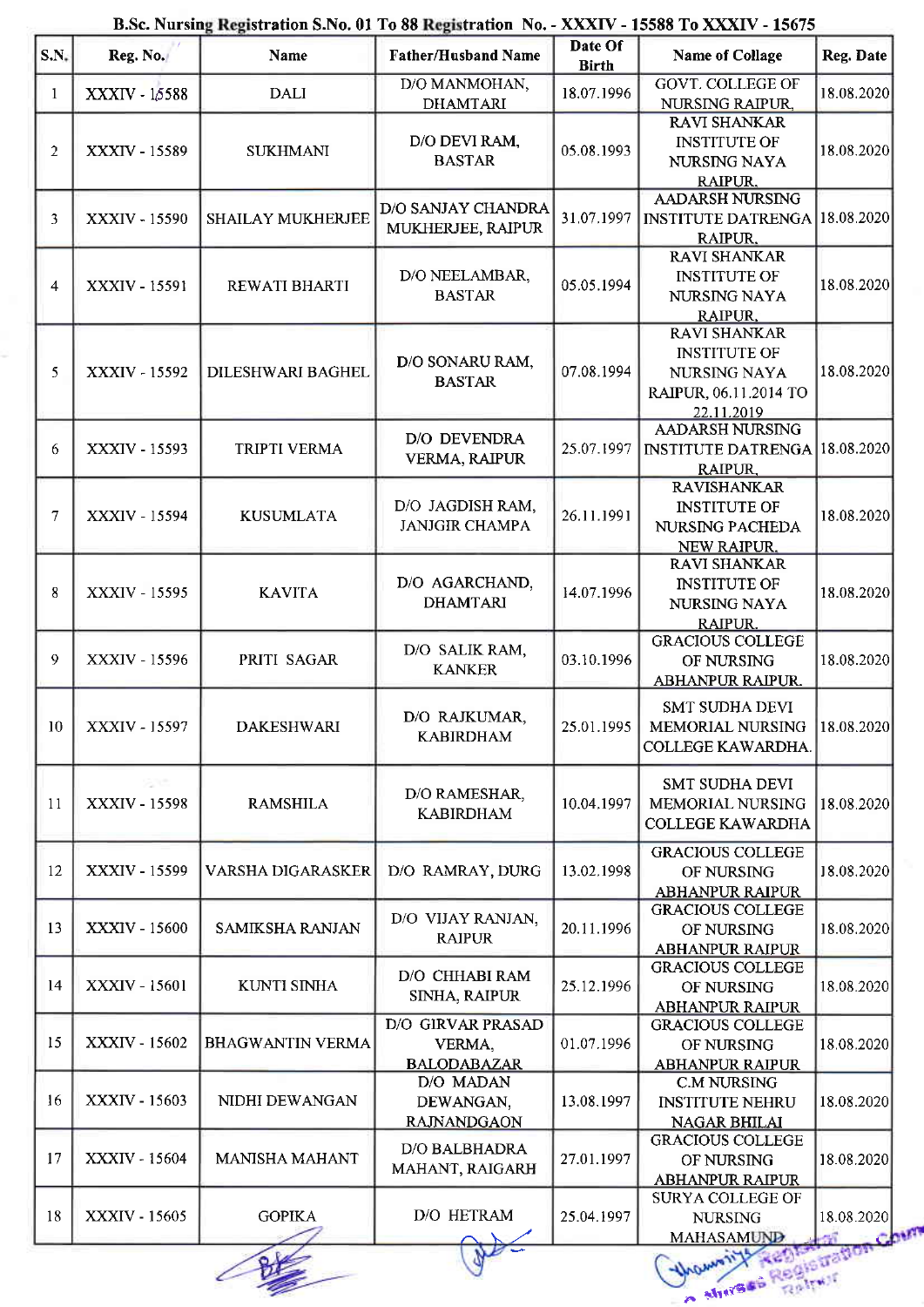| S.N. | Reg. No.                   | Name                   | <b>Father/Husband Name</b>                                | Date Of<br><b>Birth</b> | <b>Name of Collage</b>                                                                                          | Reg. Date  |
|------|----------------------------|------------------------|-----------------------------------------------------------|-------------------------|-----------------------------------------------------------------------------------------------------------------|------------|
| 19   | XXXIV - 15606              | SHIVNARAYAN SAHU       | S/O KANHAIYA RAM,<br><b>RAJNANDGAON</b>                   | 29.11.1995              | APOLLO COLLEGE OF<br>NURSING ANJORA,<br><b>DURG</b>                                                             | 18.08.2020 |
| 20   | XXXIV - 15607              | <b>KANCHAN</b>         | D/O TAJSINGH,<br><b>RAJNANDGAON</b>                       | 10 10 1996              | APOLLO COLLEGE OF<br>NURSING ANJORA,<br><b>DURG</b>                                                             | 18.08.2020 |
| 21   | XXXIV - 15608              | <b>NEMIN</b>           | D/O RAGHUNATH,<br><b>DURG</b>                             | 29.03.1997              | <b>SHRI CHANDRA</b><br>NURSING INSTITUTE,<br><b>DURG</b>                                                        | 18.08.2020 |
| 22   | XXXIV - 15609              | <b>KIRAN SAHU</b>      | D/O PRITAM SAHU,<br><b>DURG</b>                           | 11.05.1997              | LT. SMT SUDHA DEVI<br>MEMORIAL NURSING<br><b>COLLEGE KABIRDHAM</b>                                              | 18.08.2020 |
| 23   | XXXIV - 15610              | <b>PRATIKSHA</b>       | D/O LAL SINGH<br>DESHMUKH, DURG                           | 18.12.1996              | <b>CHHATTISGARH</b><br>NURSING COLLEGE<br>RISALI BHILAI,                                                        | 18.08.2020 |
| 24   | XXXIV-15611                | <b>JIGYASA</b>         | D/O. SHRI<br>UMASHANKAR, DURG                             | 19.11.1997              | P.G. COLLEGE OF<br>NURSING, BHILAI, C.G. 18.08.2020<br>29.10.2015 TO 04.02.2020                                 |            |
| 25   | <b>XXXIV-15612</b>         | <b>DIPTILATA SEN</b>   | D/O. SHRI VIDYA<br><b>BHUSHAN SEN,</b><br><b>BEMETARA</b> | 31.10.1995              | P.G. COLLEGE OF<br>NURSING, BHILAI, C.G.<br>02.11.2015 TO 04.02.2020                                            | 18.08.2020 |
| 26   | XXXIV-15613                | <b>KAVITA</b>          | D/O. SHRI DINESH<br>PATLE, KAWARDHA                       | 01.01.1998              | <b>COLUMBIA COLLEGE</b><br>OF NURSING RAIPUR,<br>30.06.2015 TO 30.11.2019                                       | 18.08.2020 |
| 27   | XXXIV-15614                | YOGESH KUMAR           | S/O. SHRI KRISHANA<br>KUMAR, DANTEWADA                    | 17.02.1995              | APOLLO COLLEGE OF<br><b>NURSING ANJORA</b><br>DURG, 24.08.2015 TO<br>25.11.2019                                 | 18.08.2020 |
| 28   | XXXIV-15615                | <b>JYOTI</b>           | D/O. SHRI HEM SAGAR,<br><b>RAIGARH</b>                    | 05.07.1997              | <b>GOVT. COLLEGE OF</b><br>NURSING, RAIGARH,<br>C.G. 20.10.2015 TO<br>23.11.2019                                | 18.08.2020 |
| 29   | XXXIV-15616                | <b>DOMESHWARI</b>      | D/O. SHRI BAHRU RAM,<br><b>BALOD</b>                      | 21.09.1997              | <b>MOTHER TERESA</b><br><b>COLLEGE OF NURSING</b><br>KUMHARI, DURG C.G.<br>28.10.2015 TO 28.10.2019             | 18.08.2020 |
| 30   | <b>SOFT</b><br>XXXIV-15617 | <b>VIBHA</b>           | D/O. SHRI BHIMSU<br>RAM, BALRAMPUR                        | 15.01.1998              | <b>SHRI</b><br>SHANKARACHARYA<br><b>COLLEGE OF NURSING</b><br>BHILAI, 02.11.2015 TO<br>22.11.2019               | 18.08.2020 |
| 31   | XXXIV-15618                | MAMTA JAISWAL          | D/O. SHRI SURESH<br>CHAND JAISWAL,<br><b>KOREA</b>        | 24.03.1998              | <b>SHRI BALAJI</b><br><b>INSTITUTE OF</b><br>NURSING, MOWA,<br>RAIPUR C.G. 30.11.2015<br>TO 22.11.2019          | 18.08.2020 |
| 32   | XXXIV-15619                | <b>KAILASH SAHU</b>    | D/O. SHRI KHAGENDRA<br>KUMAR SAHU, BALOD                  | 09.02.1998              | APOLLO COLLEGE OF<br>NURSING ANJORA<br>DURG, 24.08.2015 TO<br>25.11.2019                                        | 18.08.2020 |
| 33   | XXXIV-15620                | <b>TARINI DEWANGAN</b> | D/O. SHRI RIKHI RAM<br>DEWANGAN, RAIPUR                   | 18.11.1998              | P.G. COLLEGE OF<br>NURSING, BHILAI, C.G.<br>02.11.2015 TO 04.02.2020                                            | 18.08.2020 |
| 34   | XXXIV-15621                | MEGHA DONGRE           | D/O. SHRI KISHOR<br>KUMAR DONGRE,<br><b>SURGUJA</b>       | 07.01.1998              | <b>GOVT. NURSING</b><br>COLLEGE, JAGDALPUR,<br>C.G. 31.10.2015 TO<br>30.10.2019                                 | 18.08.2020 |
| 35   | XXXIV-15622                | <b>SUCHITRA MIRCHE</b> | D/O. SHRI DINANATH<br>MIRCHE, RAIPUR                      | 21 01 1994              | <b>DISHA INSTITUTE OF</b><br>MEDICAL SCIENCE,<br>RAIPUR, C.G. 29.09.2014<br>TO 26.02.2019<br>Registration Cours | 18.08.2020 |

 $-$  shuga $^{\circ}$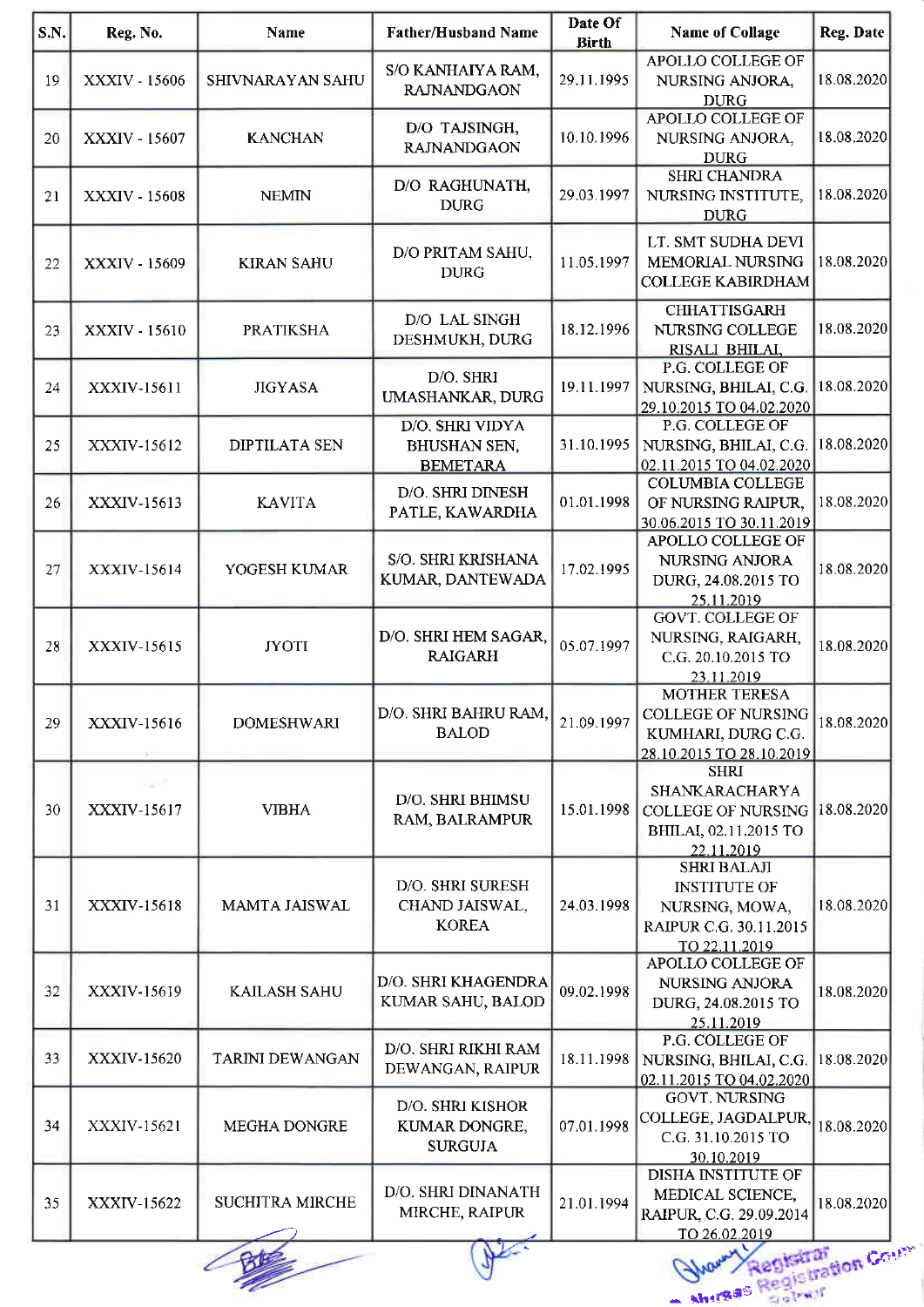| S.N. | Reg. No.           | <b>Name</b>                           | <b>Father/Husband Name</b>                             | Date Of<br><b>Birth</b> | <b>Name of Collage</b>                                                                                                   | Reg. Date  |
|------|--------------------|---------------------------------------|--------------------------------------------------------|-------------------------|--------------------------------------------------------------------------------------------------------------------------|------------|
| 36   | XXXIV-15623        | POOJA PATEL                           | D/O. SHRI RAMESH<br>KUMAR PATEL,<br><b>MAHASAMUND</b>  | 19.07.1997              | <b>SHRI BALAJI</b><br><b>INSTITUTE OF</b><br>NURSING, MOWA,<br>RAIPUR C.G. 30.10.2015<br>TO 22.11.2019                   | 18.08.2020 |
| 37   | XXXIV-15624        | <b>HIMADRI</b>                        | D/O. SHRI DARENDRA<br>SINGH, JANJGIR-<br><b>CHAMPA</b> | 05.07.1997              | <b>SHRI BALAJI</b><br><b>INSTITUTE OF</b><br>NURSING, MOWA,<br>RAIPUR C.G. 30.10.2015<br>TO 22.11.2019                   | 18.08.2020 |
| 38   | XXXIV-15625        | <b>TARACHAND SAHU</b>                 | S/O. SHRI BHOJ KUMAR<br><b>SAHU, RAIPUR</b>            | 28.03.1998              | <b>SHRI BALAJI</b><br><b>INSTITUTE OF</b><br>NURSING, MOWA,<br>RAIPUR C.G. 30.10.2015<br>TO 22.11.2019                   | 18.08.2020 |
| 39   | XXXIV-15626        | <b>KIRAN</b>                          | D/O. SHRI VISHNU,<br><b>BALODA BAZAR</b>               | 26.11.1996              | RITEE COLLEGE OF<br>NURSING,<br>CHHATAUNA, MANDIR 18.08.2020<br>HASUAD, RAIPUR, C.G.<br>31.10.2016 TO 22.11.2019         |            |
| 40   | <b>XXXIV-15627</b> | <b>BHARTI</b><br><b>CHAKRAWARTI</b>   | D/O. SHRI ASHOK<br>CHAKRAWARTI,<br><b>AMBIKAPUR</b>    | 25.12.1997              | WE CARE COLLEGE OF<br>NURSING,<br>AMBIKAPUR, 21.10.2015<br>TO 25.02.2020                                                 | 18.08.2020 |
| 41   | XXXIV-15628        | <b>MONIKA MALA</b><br><b>KERKETTA</b> | D/O. SHRI BARNABAS<br>KERKETTA, SURGUJA                | 11.03.1996              | <b>GOVT. NURSING</b><br>COLLEGE, BILASPUR,<br>C.G. 23.10.2015 TO<br>24.12.2019                                           | 18.08.2020 |
| 42   | XXXIV-15629        | YUGESHWARI                            | D/O. SHRI JAGDISH<br>RAM, RAJNANDGAON                  | 22.07.1997              | <b>SHRI CHANDRA</b><br>NURSING INSTITUTE,<br>DURG, C.G. 30.10.2015<br>TO 23.11.2019                                      | 18.08.2020 |
| 43   | XXXIV-15630        | <b>VAMINI</b>                         | D/O. SHRI KHUB<br>CHAND BHAGEL, DURG                   | 16.02.1997              | <b>GOVT. COLLEGE OF</b><br>NURSING, DURG, C.G.<br>01.12.2015 TO 01.06.2020                                               | 18.08.2020 |
| 44   | XXXIV-15631        | TEJWATI KASHYAP                       | D/O. SHRI LEDU RAM<br>KASHYAP,<br><b>KONDAGAON</b>     | 19.05.1994              | <b>GOVT. NURSING</b><br>COLLEGE, JAGDALPUR,<br>C.G. 21.10.2015 TO<br>21.10.2019                                          | 18.08.2020 |
| 45   | XXXIV-15632        | <b>SAVITA</b>                         | D/O. SHRI NARAYAN<br>SINGH, KORBA                      | 15.06.1997              | <b>GOVT. NURSING</b><br>COLLEGE, JAGDALPUR,<br>C.G. 31.10.2015 TO<br>30.10.2019                                          | 18.08.2020 |
| 46   | XXXIV-15633        | <b>LAXMI</b>                          | D/O. SHRI SHATRUHAN,<br><b>RAIPUR</b>                  | 24.11.1996              | <b>GOVT. NURSING</b><br>COLLEGE, JAGDALPUR,<br>C.G. 31.10.2015 TO<br>30.10.2019                                          | 18.08.2020 |
| 47   | <b>XXXIV-15634</b> | <b>AMIYA TIRKEY</b>                   | D/O. SHRI STANISLAS<br>TIRKEY, JASHPUR                 | 12.10.1996              | <b>MAA MANGALA</b><br>COLLEGE OF NURSING,<br>RAIGARH C.G.<br>03.11.2014 TO 19.06.2019                                    | 18.08.2020 |
| 48   | XXXIV-15635        | <b>VAISHALI</b>                       | D/O. SHRI GUMAN<br>SINGH, DURG                         | 06.03.1998              | LATE. SMT. SUDHA<br><b>DEVI MEMORIAL</b><br><b>GOVT. NURSING</b><br>COLLEGE,<br>KABIRDHAM, C.G.<br>20.10.2015 23.11.2019 | 18.08.2020 |
| 49   | XXXIV-15636        | KANTI LAL SAHU                        | S/O. SHRI KEJU RAM<br>SAHU, RAJNANDGAON                | 02.07.1989              | <b>CENTRAL INDIA</b><br>COLLEGE OF NURSING,<br>RAJNANDGAON, C.G.<br>30.10.2015 TO 07,01/2020                             | 18.08.2020 |
|      |                    |                                       |                                                        |                         | Registrar                                                                                                                |            |
|      |                    |                                       |                                                        |                         | 2 Nurses Registration Court<br>Dainstr                                                                                   |            |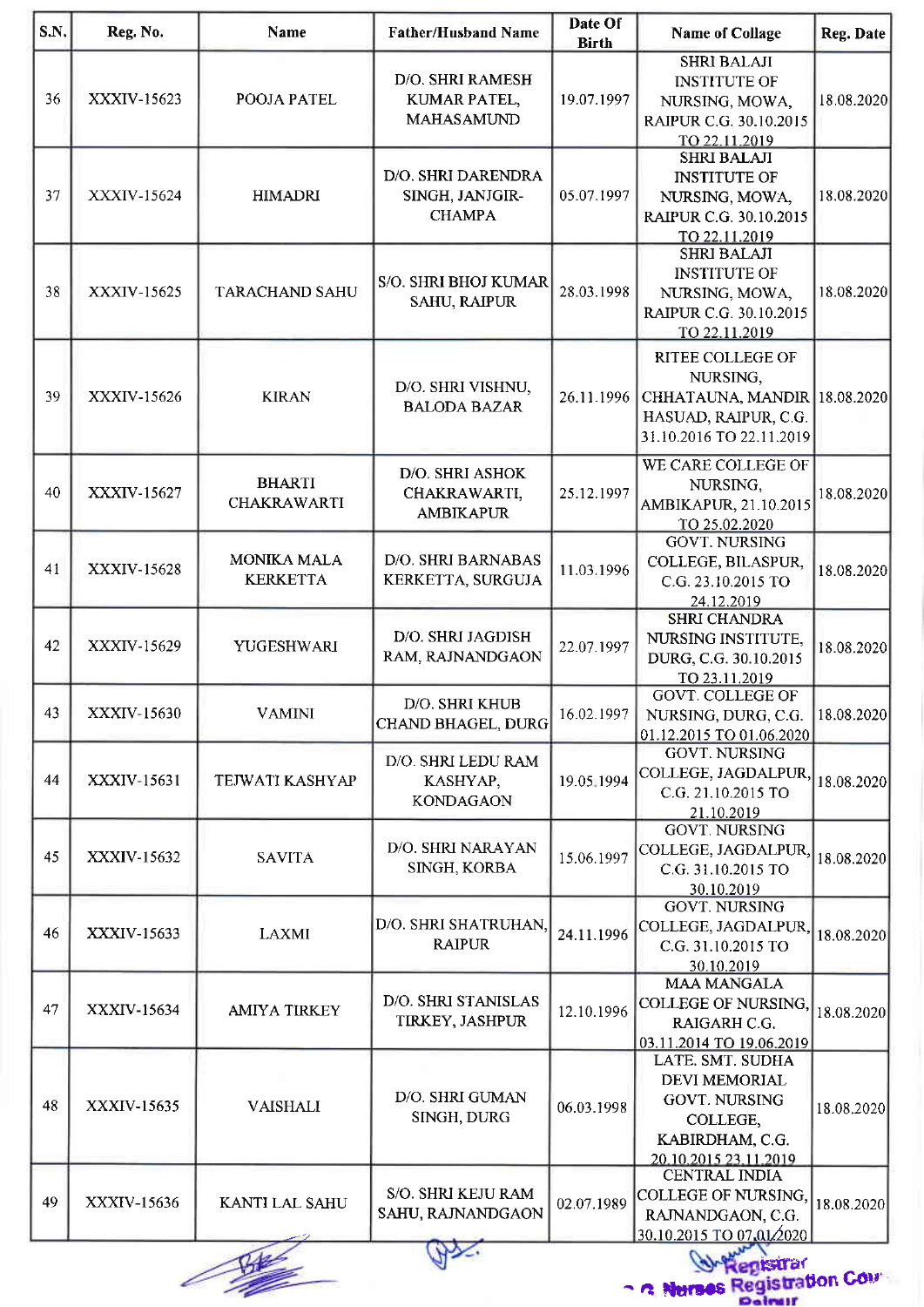| S.N. | Reg. No.           | <b>Name</b>           | <b>Father/Husband Name</b>                     | Date Of<br><b>Birth</b> | <b>Name of Collage</b>                                                                                                                   | Reg. Date  |
|------|--------------------|-----------------------|------------------------------------------------|-------------------------|------------------------------------------------------------------------------------------------------------------------------------------|------------|
| 50   | XXXIV-15637        | <b>VINITA SINHA</b>   | D/O. SHRI MILAN<br>SINGH SINHA, BALOD          | 03.01.1996              | <b>CHHATTISGARH</b><br>NURSING COLLEGE OF<br>BHILAI, 04.11.2014 TO<br>05.03.2019                                                         | 18.08.2020 |
| 51   | XXXIV-15638        | <b>NEHA</b>           | D/O. SHRI SAMPAT<br>SINHA, RAJNANDGAON         | 29.03.1997              | LATE. SMT. SUDHA<br><b>DEVI MEMORIAL</b><br><b>GOVT. NURSING</b><br>COLLEGE,<br>KABIRDHAM, C.G.<br>19.10.2015 23.11.2019                 | 18.08.2020 |
| 52   | XXXIV-15639        | <b>DURGESHWARI</b>    | D/O. SHRI ONKAR<br>SINGH, DHAMTARI             | 29.09.1996              | <b>COLLEGE OF NURSING,</b><br>MMI, RAIPUR, C G.<br>01.11.2014 TO 31.01.2020                                                              | 18.08.2020 |
| 53   | XXXIV-15640        | <b>OM SHANKAR</b>     | S/O. SHRI CHHATRAM,<br><b>JANJGIR-CHAMPA</b>   | 20.03.1996              | <b>CAREER COLLEG OF</b><br>NURSING, RAIGARH,<br>C.G. 16.11.2015 TO<br>23.11.2019                                                         | 18.08.2020 |
| 54   | XXXIV-15641        | <b>ANGEL DAVID</b>    | D/O. SHRI VINOD<br>DAVID, DHAMTARI             | 30.07.1996              | COLLEGE OF NURSING,<br>D.C.H. DHAMTARI, C.G. 18.08.2020<br>30.10.2015 TO 30.11.2019                                                      |            |
| 55   | XXXIV-15642        | KHUSHBOO BANDHI       | D/O. SHRI SHERSINGH<br><b>BANDHI, BILASPUR</b> | 24.03.1998              | LATE. SMT. SUDHA<br>DEVI MEMORIAL<br><b>GOVT. NURSING</b><br>COLLEGE,<br>KABIRDHAM, C.G.<br>31.10.2015 23.11.2019                        | 18.08.2020 |
| 56   | XXXIV-15643        | <b>ANITA SAHU</b>     | D/O. SHRI MAHIPAL<br>SAHU, SURAJPUR            | 05.06.1997              | <b>MOTHER TERESA</b><br>NURSING COLLEGE,<br>AMBIKAPUR, C.G.<br>20.10.2015 TO 25.02.2020                                                  | 18.08.2020 |
| 57   | XXXIV-15644        | <b>AELISIBA KUMAR</b> | D/O. SHRI GILATBEEN<br>KUMAR, RAIPUR           |                         | <b>RITEE COLLEGE OF</b><br>NURSING,<br>12.12.1998   CHHATAUNA, MANDIR   18.08.2020  <br>HASUAD, RAIPUR, C.G.<br>31.10.2016 TO 22.11.2019 |            |
| 58   | 20대<br>XXXIV-15645 | PRISKA EKKA           | D/O. SHRI VIJAY<br>KUMAR EKKA, KORBA           | 13.04.1994              | <b>CHHATTISGARH</b><br>NURSING COLLEGE OF<br>BHILAI, 04.11.2014 TO<br>05.03.2019                                                         | 18.08.2020 |
| 59   | XXXIV-15646        | RITURAJ SAHU          | S/O. SHRI S R SAHU,<br><b>BALOD</b>            | 17.02.1998              | MAITRI COLLEGE OF<br>NURSING G.E. ROAD.<br>ANJORA, DURG, C.G.<br>30.10.2015 TO 25.11.2019                                                | 18.08.2020 |
| 60   | XXXIV-15647        | <b>DHANESHWARI</b>    | D/O. SHRI KUNWAR<br>LAL, DHAMTARI              | 05.02.1997              | COLLEGE OF NURSING,<br>MMI, RAIPUR, C.G.<br>31.10.2015 TO 01.11.2019                                                                     | 18.08.2020 |
| 61   | XXXIV-15648        | PREETI RANI           | D/O. SHRI<br>JHANKESHWAR,<br><b>BALOD</b>      | 27.01.1998              | P.G. COLLEGE OF<br>NURSING, BHILAI, C.G. 18.08.2020<br>02.11.2015 TO 04.02.2020                                                          |            |
| 62   | XXXIV-15649        | YAMINEE VERMA         | TOMAL SINGH VERMA,<br><b>RAJNANDGAON</b>       | 07.10.1997              | LATE. SMT. SUDHA<br><b>DEVI MEMORIAL</b><br><b>GOVT. NURSING</b><br>COLLEGE,<br>KABIRDHAM, C.G.<br>20.10.2015 23.11.2019                 | 18.08.2020 |
| 63   | XXXIV-15650        | DEEPMALA SIDAR        | D/O. SHRI SONU RAM<br>SIDAR, RAIGARH           | 18 04 1997              | <b>CAREER COLLEG OF</b><br>NURSING, RAIGARH,<br>C.G. 16.11.2015 TO<br>23.11.2019                                                         | 18.08.2020 |
|      |                    |                       |                                                |                         |                                                                                                                                          |            |



r r!r. **Corrugge**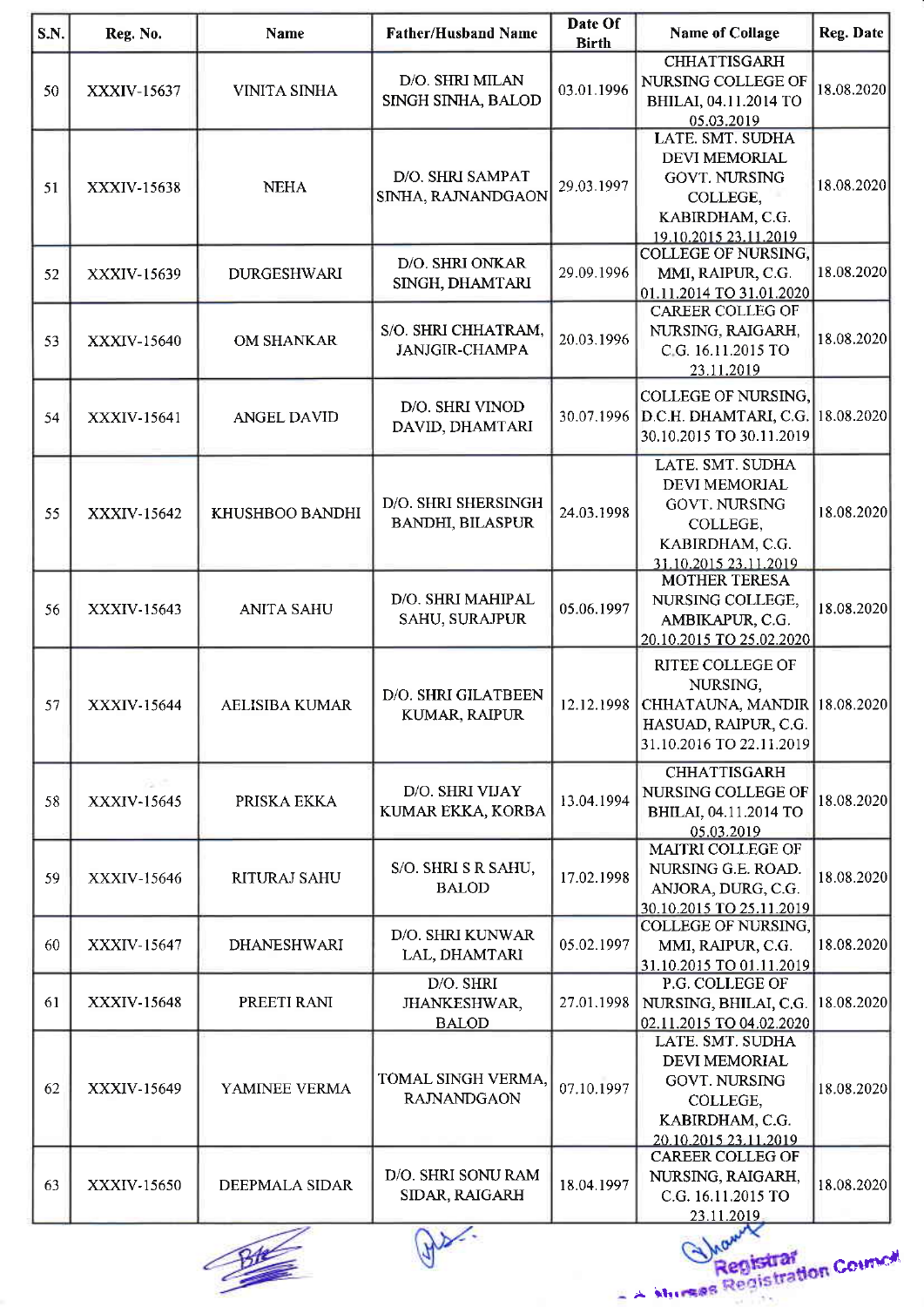| S.N. | Reg. No.                                        | Name                                | <b>Father/Husband Name</b>                                 | Date Of<br><b>Birth</b> | <b>Name of Collage</b>                                                                                          | Reg. Date      |  |  |
|------|-------------------------------------------------|-------------------------------------|------------------------------------------------------------|-------------------------|-----------------------------------------------------------------------------------------------------------------|----------------|--|--|
| 64   | XXXIV-15651                                     | <b>JAYA</b>                         | D/O. SHRI BHAGWAN<br><b>GIRI GOSWAMI,</b><br><b>RAIPUR</b> | 28.01.1998              | <b>SURYA NURSING</b><br><b>INSTITUTE,</b><br>MAHASAMUND, C.G.                                                   | 18.08.2020     |  |  |
| 65   | XXXIV-15652                                     | <b>SMRITI TIDU</b>                  | D/O. SHRI PRAMOD<br>TIDU, JASHPUR                          | 04.05.1997              | 19.11.2015 TO 15.02.2020<br><b>SHRI CHANDRA</b><br>NURSING INSTITUTE,<br>DURG, C.G. 30.10.2015<br>TO 23.11.2019 | 18.08.2020     |  |  |
| 66   | XXXIV-15653                                     | <b>HEMLATA PATEL</b>                | D/O. SHRI DILEEP<br>KUMAR PATEL,<br><b>RAIGARH</b>         | 11.01.1995              | <b>GOVT. NURSING</b><br>COLLEGE, BILASPUR,<br>C.G. 23.11.2015 TO<br>24.12.2019                                  | 18.08.2020     |  |  |
| 67   | XXXIV-15654                                     | <b>AARTI YADAV</b>                  | D/O. SHRI DILESHWAR<br>YADAV, KORBA                        | 04.09.1996              | <b>COLLEGE OF NURSING,</b><br>MMI, RAIPUR, C.G.<br>31.10.2015 TO 01.11.2019                                     | 18.08.2020     |  |  |
| 68   | XXXIV-15655                                     | <b>HEMLATA SAHU</b>                 | D/O. SHRI MALIK RAM<br>SAHU, RAIGARH                       | 07.07.1997              | COLLEGE OF NURSING,<br>MMI, RAIPUR, C.G.<br>31.10.2015 TO 01.11.2019                                            | 18.08.2020     |  |  |
| 69   | XXXIV-15656                                     | YAMINI YADU                         | D/O. SHRI VIRENDRA<br>YADU, DURG                           | 03.11.1997              | <b>CHHATTISGARH</b><br>NURSING COLLEGE OF<br>BHILAI, 02.11.2015 TO<br>23.03.2019                                | 18.08.2020     |  |  |
| 70   | XXXIV-15657                                     | <b>HEMU</b>                         | D/O. SHRI DINESH<br>KUMAR, DURG                            | 14.01.1998              | <b>CHHATTISGARH</b><br>NURSING COLLEGE OF<br>BHILAI, 02.11.2015 TO<br>23.03.2019                                | 18.08.2020     |  |  |
| 71   | XXXIV-15658                                     | NISHA KASHYAP                       | D/O. SHRI RAMSAY,<br><b>JANJGIR-CHAMPA</b>                 | 02.12.1995              | <b>SURYA COLLEGE OF</b><br>NURSING, JANJGIR-<br>CHAMPA, C.G.<br>31.10.2015 TO 27.02.2020                        | 18.08.2020     |  |  |
| 72   | XXXIV - 15659                                   | <b>SOMKRITI</b>                     | D/O JHANGJU RAM<br>THAKUR,                                 | 01.11.1994              | ORIENTAL COLLEGE<br>OF NURSING<br><b>MANIKPUR KARBA</b>                                                         | 19.08.2020     |  |  |
| 73   | XXXIV - 15660                                   | <b>NISHA</b>                        | D/O NAND KUMAR,<br><b>DURG</b>                             | 06.06.1998              | <b>CHHATTISGARH</b><br>NURSING COLLEGE<br><b>BHILAI</b>                                                         | 19.08.2020     |  |  |
| 74   | XXXIV - 15661                                   | <b>JANKDULAREE</b>                  | D/O BAHAL RAM,<br><b>RAJNANDGAON</b>                       | 08.11.1992              | LT. SMT SUDHA DEVI<br><b>MEMORIAL NURSING</b><br><b>COLLEGE KAWARDHA</b>                                        | 19.08.2020     |  |  |
| 75   | XXXIV - 15662                                   | <b>MAYA</b>                         | D/O BHAKCHAND,<br><b>BILASPUR</b>                          | 21.07.1997              | <b>GOVT. NURSING</b><br>COLLEGE, BILASPUR                                                                       | 19.08.2020     |  |  |
| 76   | XXXIV - 15663                                   | <b>ANKITA DASS</b>                  | D/O NISHITH DASS,<br><b>MAHASAMUND</b>                     | 22.11.1996              | C. G COLLEGE OF<br>NURSING, RAIPUR                                                                              | 19.08.2020     |  |  |
| 77   | XXXIV - 15664                                   | KHUSHABOO KADE                      | D/O JAGESHWAR RAW<br>KADE, DHAMTARI                        | 26.06.1985              | <b>FLORENCE COLLEGE</b><br>OF NURSING<br><b>DHAMTARI</b>                                                        | 19.08.2020     |  |  |
| 78   | XXXIV - 15665                                   | TUMAN KARMAKAR                      | <b>S/O GANGDEV</b><br>KARMAKAR, DURG                       | 03.04.1996              | <b>CHHATTISGARH</b><br>NURSING COLLEGE<br><b>BHILAI</b>                                                         | 19.08.2020     |  |  |
| 79   | XXXIV - 15666                                   | <b>FULESHVARI</b><br><b>BANJARA</b> | <b>D/O BHARATLAL</b><br>BANJARA,<br><b>MAHASAMUND</b>      | 19 07 1997              | <b>COLLEGE OF NURSING</b><br>MODERN MEDICAL<br><b>INSTITUTE LALPUR</b><br><b>RAIPUR</b>                         | 19.08.2020     |  |  |
| 80   | XXXIV - 15667                                   | <b>MINU KUMARI</b>                  | D/O MADAN SINGH,<br><b>DURG</b>                            | 25.10.1997              | P.G COLLEGE OF<br>NURSING BHILAI                                                                                | $19.08.2020 +$ |  |  |
| 81   | XXXIV - 15668                                   | <b>LINESHWARI</b>                   | D/O PUSHPAK KUMAR,<br><b>BALODABAZAR</b>                   | 08.04.1997              | <b>COLLEGE OF NURSING</b><br>MODERN MEDICAL<br><b>INSTITUTE LALPUR</b><br><b>RAIPUR</b>                         | 19.08.2020     |  |  |
|      | tegistrar<br><b>Nurses Registration Council</b> |                                     |                                                            |                         |                                                                                                                 |                |  |  |

Murses Registration Councli Ralpur